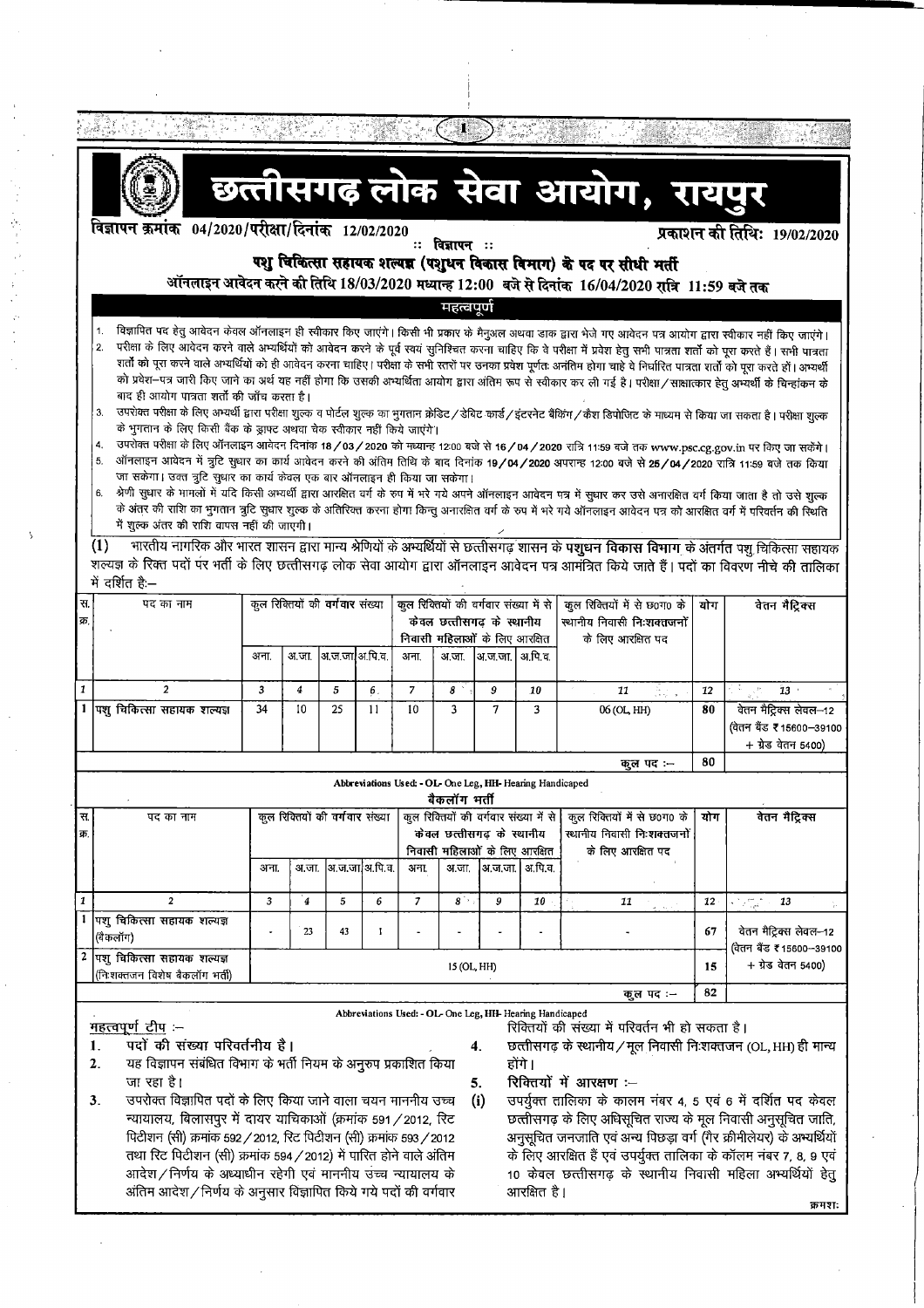#### $\mathbb{E}_{\mathbf{a}}[\xi^{\prime}] \mathbb{E}_{\mathbf{a}}[\xi]$  $\boldsymbol{2}$ 2.多数なのは、 i teresa

- $(ii)$ छत्तीसगढ़ राज्य के उपर्युक्त श्रेणी के अतिरिक्त अन्य सभी (छत्तीसगढ़ राज्य के अनारक्षित एवं छत्तीसगढ़ राज्य के अतिरिक्त अन्य राज्य के अभ्यर्थी) के आवेदन अनारक्षित श्रेणी के अन्तर्गत आएंगे।
- परीक्षा योजना परिशिष्ट 'एक', पाठ्यक्रम परिशिष्ट 'दो' एवं ऑनलाइन 6. आवेदन करने के संबंध में निर्देश एवं अन्य जानकारी परिशिष्ट 'तीन' (iv) में उल्लेखित है।
- 7. ऑनलाइन आवेदन करने के पूर्व अभ्यर्थी नियमों का अवलोकन कर स्वयं सुनिश्चित कर लें कि उन्हें परीक्षा में सम्मिलित होने <u>की पात्रता है अथवा नहीं। यदि कोई अभ्यर्थी परीक्षा के किसी</u> (v) भी चरण में अथवा परीक्षाफल घोषित होने के बाद भी अनर्ह (Ineligible) पाया जाता है अथवा उसके द्वारा दी गई कोई <u>भी जानकारी गलत पाई जाती है तो उसकी अभ्यर्थिता / चयन</u> परिणाम निरस्त किया जा सकेगा।
- $(2)$ पद का विवरण, वेतनमान एवं शैक्षणिक अर्हता :--
- $(i)$ पद का नाम  $\sim$ <u>पशु चिकित्सा सहायक शल्यज्ञ</u>
- $(ii)$ सेवा श्रेणी  $\sim$ राजपत्रित–द्वितीय श्रेणी
- $(iii)$ वेतनमान रूपये :--₹56100 (स्तर-12) इसके अतिरिक्त राज्य शासन द्वारा समय-समय पर प्रसारित आदेशों के अनुसार महंगाई भत्ता एवं अन्य भत्ते देय होंगे।
- $(iv)$ आवश्यक शैक्षणिक अर्हताएं :--
- भारत या विदेश के किसी मान्यता प्राप्त विश्वविद्यालय या संस्था से पशु (क) चिकित्सा विज्ञान में रनातक तथा विधि के नियम के अधीन रथापित छत्तीसगढ़ राज्य पशु चिकित्सा परिषद् के अधीन पद के विज्ञापन की तारीख के पूर्व पंजीकृत हो।
- परिवीक्षा अवधि :-- चयनित अभ्यर्थियों की नियुक्ति 02 वर्ष की  $(3)$ परिवीक्षा पर की जाएगी।

<u>महत्वपूर्ण नोट</u>:–

- अभ्यर्थी के पास उपर्युक्त आवश्यक शैक्षणिक अर्हताओं, अनुभव  $(i)$ एवं अन्य अर्हता ऑनलाइन आवेदन करने हेतु निर्धारित अंतिम तिथि तक धारित करना आवश्यक है।
- $(ii)$ ऑनलाइन आवेदन के साथ कोई भी प्रमाण पत्र संलग्न करने की आवश्यकता नहीं है।
- $(4)$ निर्धारित आयु सीमाः– अभ्यर्थी की आयु दिनांक 01.01.2020 को 21 वर्ष से कम तथा 30 वर्ष से अधिक न हो, परन्तु छत्तीसगढ़ के स्थानीय / मूल निवासी अभ्यर्थी के लिए उच्चतर आयु सीमा 30 वर्ष के स्थान पर 40 वर्ष होगी। उच्चतर आयु सीमा में छत्तीसगढ़ शासन, सामान्य
	- प्रशासन विभाग द्वारा समय-समय पर जारी किये गये निर्देशों के तहत निम्नानुसार छूट की पात्रता होगी:-
- यदि अभ्यर्थी छत्तीसगढ़ शासन द्वारा अधिसूचित अनुसूचित जाति,  $(i)$ अनुसूचित जनजाति एवं अन्य पिछड़ा वर्ग (गैर क्रीमीलेयर) का होकर राज्य का मूल निवासी है, तो उसे उच्चतर आयु सीमा में पांच वर्ष तक की छूट दी जाएगी।
- $(ii)$ छत्तीसगढ़ शासन के स्थायी /अस्थायी / वर्क चार्ज या कांटिजेंसी पेड कर्मचारियों तथा छत्तीसगढ़ राज्य के निगमों / मंडलों आदि के कर्मचारियों के संबंध में उच्चतम आयु सीमा 38 वर्ष रहेगी। यही अधिकतम आयु महत्वपूर्ण टीप:-परियोजना कार्यान्वयन समिति के अंतर्गत कार्यरत कर्मचारियों के लिए भी स्वीकार्य होगी।
- (iii) ऐसा अभ्यर्थी जो छटनी किया गया सरकारी सेवक हो, अपनी आयु में से उसके द्वारा पूर्व में की गई सम्पूर्ण अस्थाई सेवा की अधिक से अधिक 7 वर्ष तक की कालावधि, भलें ही वह कालावधि एक से अधिक बार की गई सेवाओं का योग हो, कम करने के लिए अनुज्ञात किया जाएगा परन्तु उसके परिणाम–स्वरूप उच्चतम आयु सीमा, तीन वर्ष से अधिक न हो। स्पष्टीकरणः-''छटनी किये गये सरकारी सेवक" से तात्पर्य है जो इस राज्य (अर्थात् छत्तीसगढ़ राज्य) या

किसी भी संघटक इकाई की अस्थायी सेवा में लगातार कम से कम छ: माह तक रहा हो तथा जो रोजगार कार्यालय में अपना नाम रजिस्ट्रीकृत कराने या सरकारी सेवा में नियोजन हेतु आवेदन देने की तारीख से अधिक से अधिक तीन वर्ष पूर्व स्थापना में कमी किये जाने के कारण सेवामुक्त किया गया हो।

- ऐसे अभ्यर्थी को, जो भूतपूर्व सैनिक हो, अपनी आयु में से उसके द्वारा पहले की गई समस्त प्रतिरक्षा सेवा की अवधि कम करने की अनुमति दी जाएगी परन्तु इसके परिणामस्वरूप जो आयु निकले वह उच्चतर आयु सीमा से तीन वर्ष से अधिक न हो।
- सामान्य प्रशासन विभाग के परिपत्र क्रमांक एफ 3-1/2016/1-3 नया रायपुर, दिनांक 11.01.2017 के अनुसार केवल छत्तीसगढ़ राज्य की स्थानीय निवासी महिलाओं के लिए उच्चतर आयु में 10 वर्ष की छूट होगी ।
- सामान्य प्रशासन विभाग के परिपत्र क्र. एफ 1-2/2002/1/3  $(v_i)$ दिनांक 02.06.2004 एवं क्रमांक एफ 1-2/2002/1/3 दिनांक 10 फरवरी 2006 के अनुसार शिक्षा कर्मियों / पंचायत कर्मियों को शासकीय सेवा में भर्ती के लिए उतने वर्ष की छूट दी जाएगी जितने वर्ष शिक्षाकर्मी / पंचायतकर्मी के रूप में सेवा की है इसके लिए 6 माह से अधिक सेवा को एक वर्ष की सेवा मान्य की जा सकेगी तथा यह छूट अधिकतम 45 वर्ष की आयु की सीमा तक रहेगी।
- (vii) स्वयंसेवी नगर सैनिको (वालटरी होमगार्ड) एवं अनायुक्त अधिकारियो के मामले में उच्चतर आयु सीमा में उनके द्वारा इस प्रकार की गई सेवा की उतनी कालावधि तक छूट आठ वर्ष की सीमा के अध्याधीन रहते हुए दी जाएगी, किन्तु किसी भी दशा में उनकी आयु 38 वर्ष से अधिक नहीं होनी चाहिए।
- (viii) विधवा, परित्यक्ता तथा तलाकशुदा महिलाओं के लिये उच्चतर आयु सीमा में 05 वर्ष की छूट होगी।
- आदिम जाति, अनुसूचित जाति एवं पिछड़ा वर्ग कल्याण विभाग की  $(ix)$ अंतर्जातीय विवाह प्रोत्साहन योजना के अंतर्गत पुरस्कृत दम्पतियों के सवर्ण सहभागी को सामान्य प्रशासन विभाग के ज्ञापन क्रमांक सी–3/10/85/3/1 दिनांक 28.06.1985 के संदर्भ में उच्चतर आयु सीमा में 05 वर्ष की छूट दी जाएगी।
- राज्य (अर्थात् छत्तीसगढ़ राज्य) में प्रचलित "शहीद राजीव पाण्डे  $(x)$ पुरस्कार, गुण्डाधूर सम्मान, महाराजा प्रवीरचन्द्र भंजदेव सम्मान प्राप्त खिलाड़ियों तथा राष्ट्रीय युवा पुरस्कार प्राप्त युवाओं" को सामान्य उच्चतर आयु सीमा में 05 वर्ष की छूट दी जाएगी।
- छत्तीसगढ़ शासन सामान्य प्रशासन विभाग के परिपत्र क्रमांक एफ  $(x_i)$ 3-2/2002/1-3 रायपुर दिनांक 30.01.2012 के अनुसार राज्य में संविदा पर नियुक्त व्यक्तियों को शासकीय सेवा में आवेदन पत्र प्रस्तुत करने हेतु निर्धारित अधिकतम आयु सीमा में उतने वर्ष की छूट दी जाएगी, जितने वर्ष उसने संविदा के रुप में सेवा की है। यह छूट अधिकतम 38 वर्ष की आयु सीमा तक रहेगी।
- (xii) छत्तीसगढ़ शासन सामान्य प्रशासन विभाग के परिपत्र क्रमांक एफ 20-4 / 2014 / आ.प्र. / 1-3 नया रायपुर दिनांक 27.09.2014 एवं 17.11.2014 के अनुसार निःशक्तता से ग्रस्त व्यक्तियों को निर्धारित अधिकतम आयु सीमा में 05 वर्ष की छूट दी जाएगी।

छत्तीसगढ़ शासन, सामान्य प्रशासन विभाग के परिपत्र क्रमांक एफ  $(i)$ 3-2/2002/1-3 रायपुर दिनाक 15.06.2010 में दिए गए निर्देश के अनुसार छत्तीसगढ़ राज्य के स्थानीय निवासी अभ्यर्थियों के लिए अधिकतम आयु 35 वर्ष निर्धारित है, किन्तु परिपत्र क्रमांक एफ 3-2/2015/1-3 नया रायपुर, दिनांक 30.01.2019 में दिए गए निर्देश के अनुसार छत्तीसगढ़ राज्य के स्थानीय निवासी अभ्यर्थियों के लिए अधिकतम आयु 35 वर्ष के स्थान पर 40 वर्ष होगी, परन्तु अन्य विशेष वर्ग जैसे-छत्तीसगढ़ के निवासी अनुसूचित जाति, अनुसूचित जनजाति, अन्य पिछड़ा वर्ग (गैर क्रीमीलेयर), महिला आदि के लिए अधिकतम क्रमश: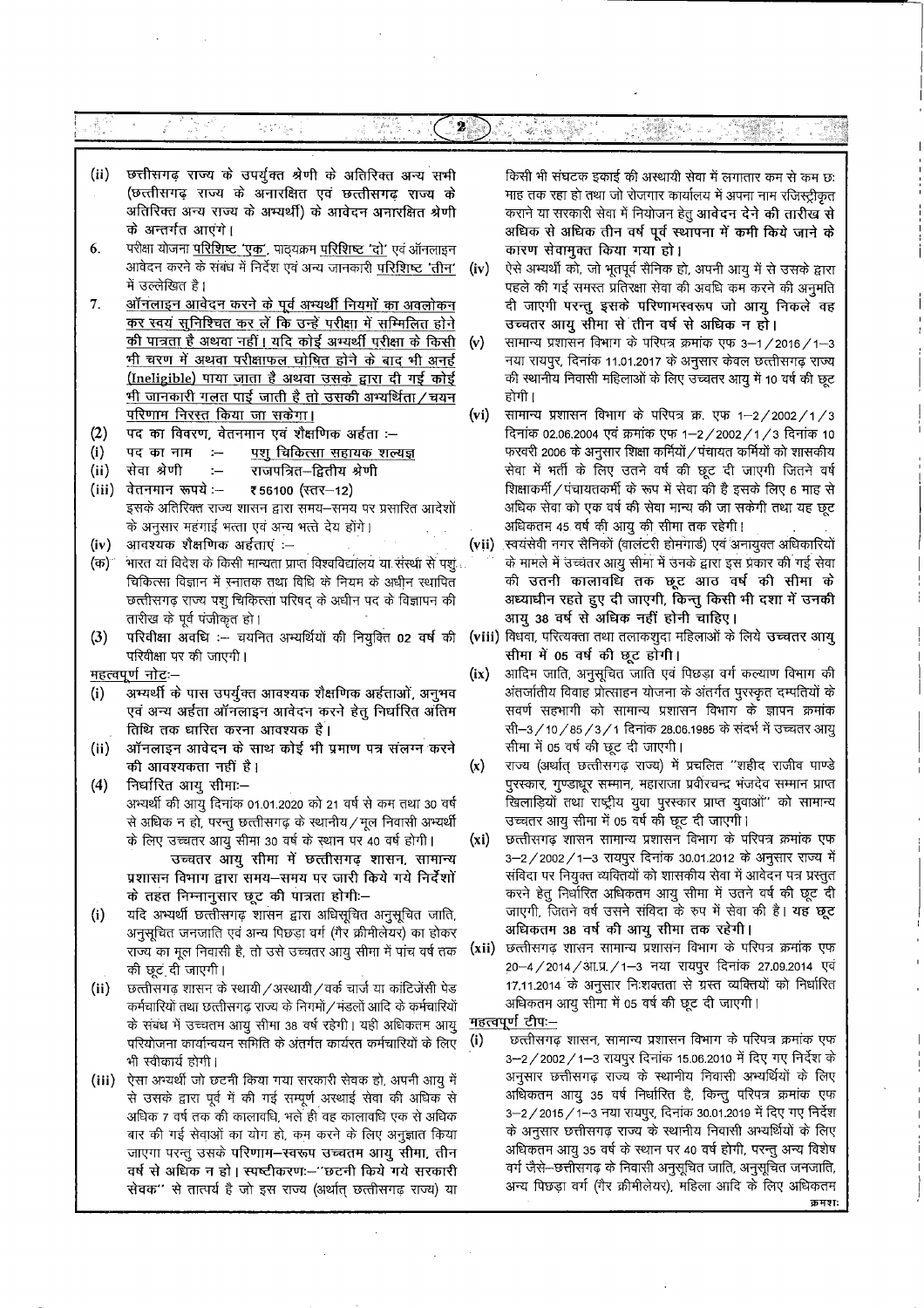#### ે ₩.

आयु सीमा में राज्य शासन द्वारा जो छूट दी गई है वे छूट यथावत लागू रहेगी, तथा सामान्य प्रशासन विभाग द्वारा आयु के संबंध में समय—समय पर जारी निर्देशों के आधार पर अभ्यर्थियों को आयु में दी जाने वाली सभी प्रकार की छूटों को सम्मिलित करने के बाद शासकीय सेवा में नियुक्ति हेतु अधिकतम आयु 45 वर्ष से अधिक नहीं होगी।

Vije M

 $(6)$ साक्षात्कार के पूर्व वांछित दस्तावेजों का प्रस्तुत किया जाना:– साक्षात्कार के पूर्व अनुप्रमाणन फार्म के साथ निम्नलिखित प्रमाण पत्रों और अंकसूचियों की स्वयं अथवा किसी राजपत्रित अधिकारी द्वारा प्रमाणित प्रतिलिपियां प्रस्तुत करना अनिवार्य होगा जिसके परीक्षण उपरांत अभ्यर्थी की अर्हता (Eligibility) की जांच की जाएगी।

- आयु संबंधी प्रमाण के लिये सामान्यतः हाईस्कूल / हायर सेकेण्डरी  $(i)$ स्कूल अथवा मैट्रिकुलेशन सर्टिफिकेट अथवा तत्सम अर्हता का प्रमाण पत्र। अन्य प्रमाण पत्र मान्य नहीं होंगे।
- $(ii)$ विज्ञापित पद के लिए आवश्यक शैक्षणिक अर्हता से संबंधित समस्त सेमेस्टर/वर्ष की अंकसूची।
- (iii) पद के लिए आवश्यक शैक्षणिक अर्हताओं का प्रमाण-पत्र यथा-रनातक / रनातकोत्तर उपाधि, पंजीयन, अनुभव आदि जो संबंधित पद के लिए आवश्यक है, की स्वप्रमाणित अथवा किसी राजपत्रित अधिकारी द्वारा प्रमाणित प्रतिलिपियां। अभ्यर्थी यह सुनिश्चित कर लें, कि आवेदित पद हेतु वांछित आवश्यक शैक्षणिक अर्हताओं, अनुभव एवं अन्य अर्हताओं को अंतिम तिथि तक धारित करना आवश्यक है।
- जाति प्रमाण पत्र :- $(iv)$
- $(a)$ यदि अभ्यर्थी छत्तीसगढ़ राज्य का मूल निवासी हो एवं अनुसूचित जाति / अनुसूचित जनजाति / अन्य पिछड़ा वर्ग (गैर क्रीमीलेयर) की श्रेणी में आता है तथा जो इस विज्ञापन के तहत दर्शित छूट (आयु / शुल्क/आरक्षण) का लाभ प्राप्त करने हेतु ऑनलाइन आवेदन कर रहा हो, तो सक्षम प्राधिकारी द्वारा जारी स्थायी जाति प्रमाण-पत्र प्रस्तुत करना होगा।
- $(b)$ अनुसूचित जनजाति / अनुसूचित जाति के विवाहित महिला अभ्यर्थियों को अपने नाम के साथ पिता के नाम लगा जाति प्रमाण-पत्र प्रस्तुत करना अनिवार्य है, एवं तदनुसार जाति प्रमाण पत्र प्रस्तुत नहीं किये जाने पर इसे मान्य नहीं किया जाएगा।
- $(c)$ अन्य पिछड़ा वर्ग को आरक्षण केवल गैर क्रीमीलेयर के आधार पर ही देय है। गैर क्रीमीलेयर का निर्धारण वार्षिक आय के आधार पर होता है। अतः अन्य पिछड़ा वर्ग के अभ्यर्थी को जाति प्रमाण पत्र के साथ गैर क्रीमीलेयर के अन्तर्गत आने के प्रमाण हेतु ऐसा आय प्रमाण पत्र भी संलग्न करना होगा जो आवेदन करने की तिथि से पूर्ववर्ती 3 वर्ष के भीतर जारी किया हुआ हो।
- यदि निर्धारित उच्चतर आयु सीमा में छूट चाही गई है तो  $(d)$ निम्न दस्तावेज/प्रमाण पत्र अनिवार्यतः प्रस्तुत करें:-
- $(i)$ तदर्थ रूप से शासन की सेवा में कार्यरत अभ्यर्थियों को तत्संबंधी प्रमाण--पत्र संलग्न करना आवश्यक है।
- $(ii)$ विज्ञापन की कंडिका – 4(i), 4(ii), 4(iii), 4(iv), 4(vi), एवं 4(vii) के अंर्तगत उच्चतर आयु सीमा में छूट की पात्रता के लिए सक्षम अधिकारी / नियोक्ता अधिकारी का प्रमाण--पत्र।
- (iii) विज्ञापन की कंडिका 4(viii) के अन्तर्गत उच्चतर आयु सीमा में छूट की पात्रता के लिए सब–डिवीजनल मजिस्ट्रेट अथवा जिला मजिस्ट्रेट का प्रमाण-पत्र।
- विज्ञापन की कंडिका 4(ix) के अन्तर्गत उच्चतर आयु सीमा में छूट  $(iv)$ के लिये) जिला मजिस्ट्रेट / सब डिवीजनल मजिस्ट्रेट / राज्य शासन के द्वारा प्राधिकृत अन्य सक्षम अधिकारी का प्रमाण–पत्र।
- विज्ञापन की कंडिका 4(x) के अन्तर्गत उच्चतर आयु सीमा में छूट  $(v)$ के लिए ''शहीद राजीव पाण्डे पुरस्कार, गुण्डाधुर सम्मान, महाराजा प्रवीरचन्द्र भंजदेव सम्मान तथा राष्ट्रीय युवा पुरस्कार'' प्राप्त होने का प्रमाण–पत्र।

विज्ञापन की कंडिका – 4(xi) के अन्तर्गत उच्चतर आयु सीमा में छूट  $(v_i)$ के लिए ''सक्षम अधिकारी द्वारा जारी संविदा अनुभव'' का प्रमाण–पत्र।

돌렸다.

7. 대해주

ू हैं ,

- (vii) विज्ञापन की कंडिका 4(xii) के अन्तर्गत उच्चतर आयु सीमा में छूट के लिए "सक्षम चिकित्सा प्राधिकारी द्वारा जारी निःशक्तता" का प्रमाण-पत्र।
- नियोक्ता का अनापत्ति प्रमाण-पत्र :- $(7)$
- यदि अभ्यर्थी छत्तीसगढ़ शासन के अधीन शासकीय विभाग / निगम /  $(i)$ मंडल / उपक्रम में कार्यरत हों अथवा भारत सरकार अथवा उनके किसी उपक्रम की सेवा में कार्यरत हो या राष्ट्रीयकृत/अराष्ट्रीयकृत बैंक, निजी संस्थाओं एवं किसी भी विश्वविद्यालय में कार्यरत हों तो वे ऑनलाइन आवेदन कर सकते हैं, परन्तु ऑनलाइन आवेदन करने के पूर्व अथवा इसके तुरंत पश्चात् उन्हें अपने नियुक्ति प्राधिकारी / कार्यालय प्रमुख को "अनापत्ति प्रमाण-पत्र" सीधे आयोग को भेजने के लिए निवेदन करते हुए आवेदन कर पावती प्राप्त करते हुए इसे सुरक्षित रखना चाहिए।
- $(ii)$ यदि ऐसे अभ्यर्थी को आयोग द्वारा साक्षात्कार के लिए आमंत्रित किया जाता है, तो उन्हें साक्षात्कार के पूर्व नियुक्ति प्राधिकारी / कार्यालय प्रमुख को अनापत्ति प्रमाण-पत्र जारी करने हेतु प्रस्तुत आवेदन की प्रति एवं उक्त आवेदन की नियुक्ति प्राधिकारी / कार्यालय प्रमुख द्वारा दी गई अभिस्वीकृति (जिसमें आवेदन प्राप्ति की तिथि भी अंकित हो) प्रस्तुत करना होगा।
- (iii) यदि अभ्यर्थी उपरोक्तानुसार "अनापत्ति प्रमाण पत्र" प्रस्तुत करने में असफल रहते हों, तो ऐसी स्थिति में उनका साक्षात्कार तो लिया जाएगा, परन्तु साक्षात्कार पश्चात् चयन की स्थिति में उन्हें संबंधित संस्था द्वारा भारमुक्त न किये जाने आदि के फलस्वरूप उनकी नियुक्ति निरस्त किये जाने की स्थिति बनती है तो इसके लिए आयोग/शासन के संबंधित विभाग की कोई जिम्मेदारी नहीं होगी तथा इस संबंध में ऐसे अभ्यर्थी का कोई अभ्यावेदन स्वीकार नहीं किया जाएगा।
- आपराधिक अभियोजन :-- $(8)$
- ऐसे अभ्यर्थी को आपराधिक अभियोजन के लिए दोषी ठहराया  $(A)$ जाएगा जिसे आयोग ने निम्नलिखित के लिए दोषी पाया हो:--
- जिसने अपनी अभ्यर्थिता के लिए परीक्षा या साक्षात्कार में किसी भी  $(i)$ तरीके से समर्थन प्राप्त किया हो या इसका प्रयास किया हो, या
- $(ii)$ पररूप धारण (इम्परसोनेशन) किया हो, या
- $(iii)$ किसी व्यक्ति से पररूप धारण कराया हो / किया हो, या
- फर्जी दस्तावेज या ऐसे दस्तावेज प्रस्तुत किये हों जिनमें फेरबदल  $(iv)$ किया हो, या
- चयन के किसी भी स्तर (Stage) पर असत्य जानकारी दी हो या  $(v)$ सारभूत जानकारी छिपायी हो, या
- परीक्षा / साक्षात्कार में प्रवेश पाने के लिये कोई अन्य अनियमित या  $(vi)$ अनुचित साधन अपनाया हो, या
- (vii) परीक्षा / साक्षात्कार कक्ष में अनुचित साधनों का उपयोग किया हो या करने का प्रयास किया हो, या
- (viii) परीक्षा/साक्षात्कार संचालन में लगे कर्मचारियों को परेशान किया हो या धमकाया हो या शारीरिक क्षति पहुंचाई हो, या
- प्रवेश-पत्र/बुलावा पत्र में अभ्यर्थियों के लिये दी गई किन्ही भी  $(ix)$ हिदायतों या अन्य अनुदेशों जिनमें परीक्षा संचालन में लगे केन्द्राध्यक्ष / सहायक केन्द्राध्यक्ष / वीक्षक / प्राधिकृत अन्य कर्मचारी द्वारा केन्द्राध्यक्ष के द्वारा स्थापित व्यवस्था अनुसार मौखिक रूप से दी गई हिदायतें भी शामिल हैं, का उल्लंघन किया हो, या
- परीक्षा कक्ष में या साक्षात्कार में किसी अन्य तरीके से दुर्व्यवहार किया  $(x)$ हो. या
- छत्तीसगढ़ लोक सेवा आयोग के भवन परिसर/परीक्षा केन्द्र  $(x_i)$ परिसर में मोबाइल फोन/संचार यंत्र प्रतिबंध का उल्लंघन किया हो।
- उपरोक्त प्रकार से दोषी पाये जाने वाले अभ्यर्थियों के विरूद्ध (B)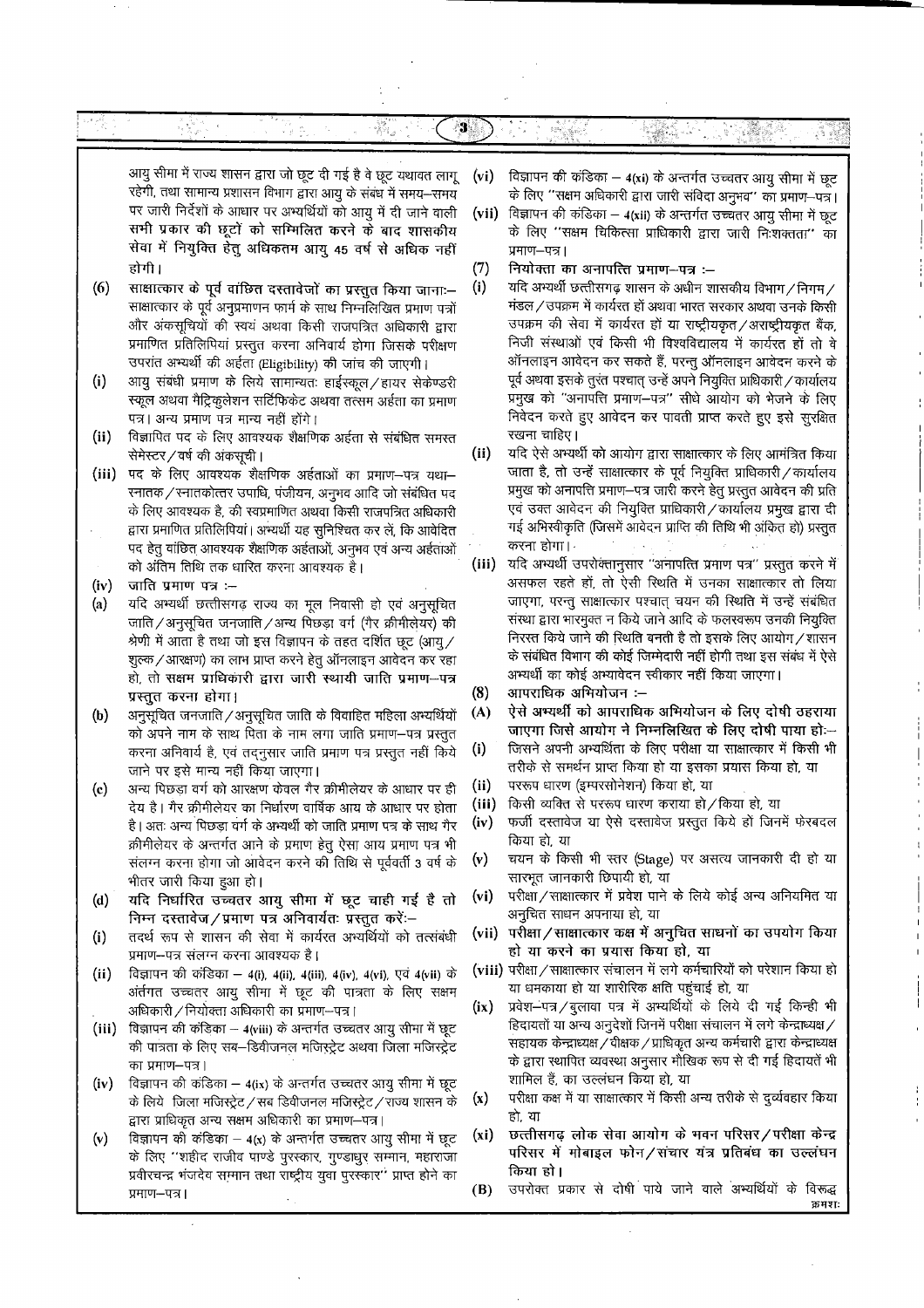|       | आपराधिक अभियोजन के अलावा उन पर निम्नलिखित कार्यवाही भी                                                                            |                         | द्वारा अथवा परीक्षा एवं साक्षात्कार के माध्यम से किया जाएगा।                                                                                  |
|-------|-----------------------------------------------------------------------------------------------------------------------------------|-------------------------|-----------------------------------------------------------------------------------------------------------------------------------------------|
|       | की जा सकेगी–                                                                                                                      |                         | टीपः— यदि विज्ञापित पद हेतु प्राप्त आवेदन पत्रों की संख्या अधिक                                                                               |
| (i)   | आयोग द्वारा उस चयन के लिये, जिसके लिए वह अभ्यर्थी है, उसकी<br>अभ्यर्थिता निरस्त की जा सकेगी और/या                                 | (i)                     | होती है तो निम्नानुसार चयन किया जाएगा:-<br>उम्मीदवार का चयन परीक्षा एवं साक्षात्कार के माध्यम से किया जाएगा।                                  |
| (ii)  | उसे या तो स्थायी रूप से या विशिष्ट अवधि के लिए निम्नलिखित से<br>विवर्जित किया जाएगा–                                              | (ii)                    | परीक्षा योजना परिशिष्ट-'एक' तथा पाठ्यक्रम परिशिष्ट-'दो' में प्रकाशित                                                                          |
|       | (a) आयोग द्वारा ली जाने वाली परीक्षा या उसके द्वारा किये जाने वाले                                                                | (iii)                   | परीक्षा हेतु रायपुर परीक्षा केन्द्र होगा।                                                                                                     |
|       | चयन से।<br>(b) राज्य शासन द्वारा या/उसके अधीन नियोजन से वंचित किया जा                                                             | (11)<br>(i)             | ऑनलाईन आवेदन हेतु आवेदन शुल्क :–<br>छत्तीसगढ़ के मूल/स्थानीय निवासी, जो कि छत्तीसगढ़ के लिए                                                   |
|       | सकेंगा, और                                                                                                                        |                         | अधिसूचित अनुसूचित जाति, अनुसूचित जनजाति, अन्य पिछड़ा वर्ग                                                                                     |
|       | (c) यदि वह शासन के अधीन पहले से ही सेवा में हो तो उपरोक्तानुसार                                                                   |                         | (गैर क्रीमीलेयर) की श्रेणी में आते हैं एवं निःशक्तता से ग्रस्त व्यक्तियों                                                                     |
|       | किए गए उल्लंघन के लिए उस पर अनुशासनिक कार्यवाही की जा<br>सकेगी.                                                                   |                         | के लिए रूपये 300 / - (रूपये तीन सौ) तथा शेष सभी श्रेणी के लिए<br>एवं छत्तीसगढ़ के बाहर के निवासी आवेदकों के लिए रुपये 400/ –                  |
|       | परन्तु उपरोक्त कार्यवाही के परिणामस्वरूप कोई शारित तब                                                                             |                         | (रूपये चार सौ) आवेदन शुल्क देय होगा।                                                                                                          |
|       | तक आरोपित नहीं की जाएगी, जब तक कि–                                                                                                | (12)                    | परीक्षा के सबंध में:- (यदि परीक्षा लेने का निर्णय लिया जाता है                                                                                |
|       | अभ्यर्थी को लिखित में ऐसा अभ्यावेदन, जो वह इस संबंध में<br>(i)                                                                    |                         | तो)                                                                                                                                           |
|       | देना चाहे, प्रस्तुत करने का अवसर नहीं दिया गया हो, और<br>अभ्यर्थी द्वारा अनुमत अवधि के भीतर प्रस्तुत किये गये<br>(ii)             | (i)                     | आयोग द्वारा आयोजित परीक्षा प्रणाली में पुनर्गणना अथवा पुनर्मूल्यांकन<br>का प्रावधान नहीं है। अतः इस संबंध में किसी प्रकार के अभ्यावेदन पर     |
|       | अभ्यावेदन पर विचार न किया गया हो।                                                                                                 |                         | विचार नहीं किया जाएगा।                                                                                                                        |
| (9)   | अनर्हताः छत्तीसगढ़ सिविल सेवा (सेवा की सामान्य शर्ते) नियम, 1961                                                                  | $\dot{\mathbf{u}}$ (ii) | अभ्यर्थी आयोग को परीक्षा के प्रश्न-पत्र में मुद्रण त्रुटि, प्रश्न-पत्र की                                                                     |
| (i)   | के नियम 6 के अनुसार निम्नलिखित अनर्हता होगी :-<br>कोई भी पुरूष अभ्यर्थी, जिसकी एक से अधिक पत्निया जीवित हों और                    |                         | संरचना एवं उत्तर में त्रुटि के संबंध में परीक्षा के पश्चात् परीक्षा नियंत्रक,<br>छत्तीसगढ़ लोक सेवा आयोग, शंकरनगर रोड, रायपुर को मय दस्तावेजी |
|       | कोई भी महिला अभ्यर्थी जिसने ऐसे व्यक्ति से विवाह किया हो जिसकी                                                                    |                         | प्रमाणों के अभ्यावेदन / शिकायत प्रेषित कर सकता है, जो परीक्षा तिथि                                                                            |
|       | पहले ही एक पत्नि जीवित हो, किसी सेवा या पद पर नियुक्ति का पात्र                                                                   |                         | के 07 दिवस के भीतर आयोग कार्यालय में अनिवार्यतः प्राप्त हो जाने                                                                               |
|       | नहीं होगा/नहीं होगी।                                                                                                              |                         | चाहिए। उक्त अवधि के पश्चात् प्राप्त अभ्यावेदन/शिकायत पर आयोग<br>द्वारा विचार नहीं किया जाएगा।                                                 |
|       | परन्तु यदि शासन का इस बात से समाधान हो जाए कि ऐसा<br>करने के विशेष कारण हैं, तो वह ऐसे अभ्यर्थी को इस नियम के प्रवर्तन            | (13)                    | यात्रा व्यय का भुगतान :--                                                                                                                     |
|       | से छूट दे सकेगा।                                                                                                                  | (i)                     | छत्तीसगढ़ के ऐसे मूल निवासी को, जो किसी सेवा में न हो तथा                                                                                     |
| (ii)  | कोई भी अभ्यर्थी किसी सेवा या पद पर तब तक नियुक्त नहीं किया                                                                        |                         | छत्तीसगढ़ शासन द्वारा घोषित अनुसूचित जाति, अनुसूचित जनजाति<br>एवं अन्य पिछड़ा वर्ग (गैर क्रीमीलेयर) के अभ्यर्थी हैं, छत्तीसगढ़ शासन           |
|       | जाएगा जब तक उसे ऐसी स्वास्थ्य परीक्षा में, जो विहित की जाए,<br>मानसिक और शारीरिक रुप से स्वस्थ्य और सेवा या पद के कर्तव्य के      |                         | के प्रचलित नियमों के अधीन परीक्षा में सम्मिलित होने पर साधारण दर्जे                                                                           |
|       | पालन में बाधा डाल सकने वाले किसी मानसिक या शारीरिक दोष से                                                                         |                         | का वास्तविक टिकिट किराया राशि का नगद भुगतान वापसी यात्रा के                                                                                   |
|       | मुक्त ना पाया जाए।                                                                                                                |                         | पूर्व परीक्षा केन्द्र पर केन्द्राध्यक्ष द्वारा किया जाएगा। अभ्यर्थियों को                                                                     |
|       | परन्तु आपवादिक मामलों में किसी अभ्यर्थी को उसकी स्वास्थ्य<br>परीक्षा के पूर्व किसी सेवा या पद पर इस शर्त के अध्याधीन अस्थायी रुप  |                         | इसके लिये केन्द्राध्यक्ष को वांछित घोषणा--पत्र भरकर देना होगा तथा<br>यात्रा भत्ते की पात्रता से संबंधित आवश्यक सभी प्रमाण–पत्र प्रस्तुत       |
|       | से नियुक्त किया जा सकेगा कि यदि उसे स्वास्थ्य की दृष्टि से अयोग्य                                                                 |                         | करने होंगे। अतः वे छत्तीसगढ़ शासन द्वारा प्राधिकृत अधिकारी द्वारा                                                                             |
|       | पाया गया तो उसकी सेवाएं तत्काल समाप्त की जा सकेगी।                                                                                |                         | प्रदत्त जाति प्रमाण–पत्र की स्वयं के द्वारा अथवा राजपत्रित अधिकारी                                                                            |
| (iii) | कोई भी अभ्यर्थी किसी सेवा या पद पर नियुक्ति के लिए उस स्थिति में                                                                  |                         | द्वारा प्रमाणित प्रतिलिपि तथा यात्रा टिकिट घोषणा पत्र के साथ संलग्न<br>करें, तभी उन्हें टिकिट किराया दिया जाएगा।                              |
|       | पात्र नहीं होगा, यदि ऐसी जांच के बाद, जैसे कि आवश्यक समझी जाए,<br>नियुक्ति प्राधिकारी का इस बात से समाधान हो जाए कि वह सेवा या    | (ii)                    | साक्षात्कार के लिये – साक्षात्कार हेतु उपस्थित होने वाले उपरोक्त                                                                              |
|       | पद के लिए किसी दृष्टि से उपयुक्त नहीं है।                                                                                         |                         | श्रेणियों के अभ्यर्थियों को साधारण दर्जे का वास्तविक टिकिट किराया                                                                             |
| (iv)  | कोई भी अभ्यर्थी जिसे महिलाओं के विरुद्ध किसी अपराध का सिद्ध दोष                                                                   |                         | राशि का भुगतान नियमानुसार कंडिका 13(i) में उल्लेखित वांछित<br>प्रमाण पत्र प्रस्तुत करने पर आयोग कार्यालय द्वारा किया जाएगा।                   |
|       | ठहराया गया हो, किसी सेवा या पद पर नियुक्ति के लिए पात्र नहीं<br>होगा ।                                                            | (14)                    | विज्ञप्ति में उल्लेखित शर्तें / महत्वपूर्ण निर्देश / जानकारी आदि                                                                              |
|       | परन्तु जहां तक किसी अभ्यर्थी के विरुद्ध न्यायालय में ऐसे                                                                          |                         | का निर्वचन (Interpretation):-                                                                                                                 |
|       | मामले, लंबित हों तो उसकी नियुक्ति का मामला आपराधिक मामले का                                                                       |                         | इस विज्ञप्ति में उल्लेखित शर्ते महत्वपूर्ण निर्देश/जानकारी आदि के<br>निर्वचन का अधिकार आयोग का रहेगा एवं इस संबंध में किसी अभ्यर्थी           |
| (v)   | अंतिम विनिश्चय होने तक लंबित रखा जाएगा।<br>कोई भी अभ्यर्थी, जिसने विवाह के लिए नियत की गई न्यूनतम आयु से                          |                         | के द्वारा प्रस्तुत अभ्यावेदन मान्य नहीं किया जाएगा एवं आयोग द्वारा                                                                            |
|       | पूर्व विवाह कर लिया हो, किसी सेवा या पद पर नियुक्ति के लिए पात्र                                                                  |                         | लिया गया निर्णय अंतिम तथा अभ्यर्थी पर बंधनकारी होगा।                                                                                          |
|       | नहीं होगा।                                                                                                                        |                         | सही ⁄ –                                                                                                                                       |
| (10)  | चयन प्रक्रिया :-- विज्ञापित पद पर चयन के लिए निर्धारित आवश्यक<br>शैक्षणिक योग्यताएं न्यूनतम हैं और इन योग्यताओं के होने से ही     |                         | सचिव                                                                                                                                          |
|       | उम्मीदवार परीक्षा / साक्षात्कार हेतु बुलाये जाने के हकदार नहीं हो                                                                 |                         | छत्तीसगढ़ लोक सेवा आयोग,                                                                                                                      |
|       | जाते हैं। आयोग द्वारा अभ्यर्थी का चयन, निर्धारित न्यूनतम योग्यताओं                                                                |                         | रायपुर                                                                                                                                        |
|       | अथवा उच्च योग्यताओं अथवा दोनों के आधार पर साक्षात्कार हेतु<br>उम्मीदवारों की संख्या सीमित करते हुए आयोग द्वारा "केवल" साक्षात्कार |                         |                                                                                                                                               |
|       |                                                                                                                                   |                         |                                                                                                                                               |

 $\ddot{\phantom{0}}$ 

 $\ddot{\phantom{0}}$  $\sim$ 

 $\ddot{\phantom{0}}$ 

 $\sim$ 

 $\ddot{\phantom{0}}$ 

 $\frac{1}{2}$ 

 $\overline{1}$ 

 $\hat{\boldsymbol{\beta}}$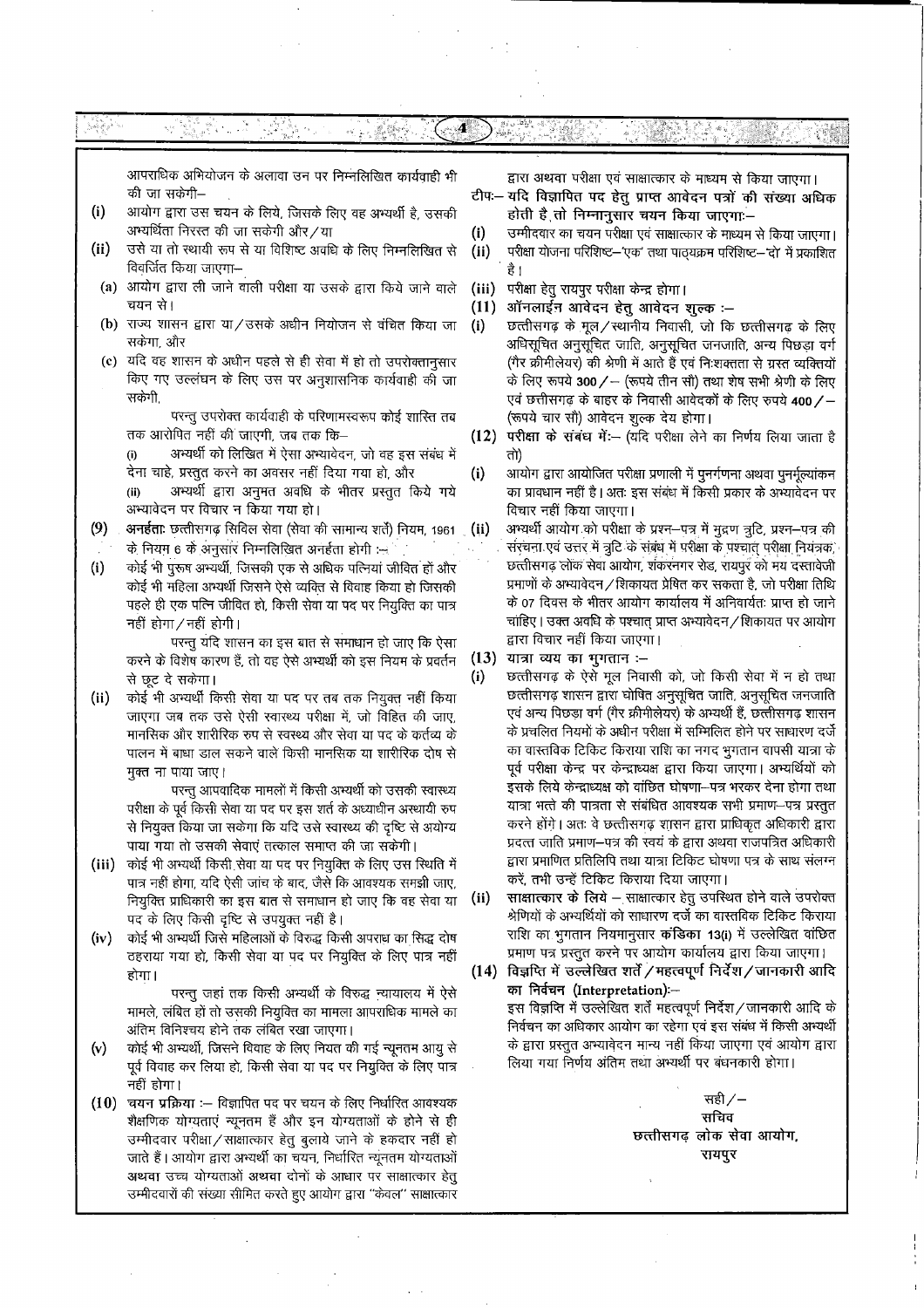| परिशिष्ट-एक,<br>"परीक्षा योजना" |                                                                                                                                                                                                                                                                                                                                                                                                                                                                                                                               |                   |                                                                                                                                                                                                                                                                                                                                       |  |  |  |  |
|---------------------------------|-------------------------------------------------------------------------------------------------------------------------------------------------------------------------------------------------------------------------------------------------------------------------------------------------------------------------------------------------------------------------------------------------------------------------------------------------------------------------------------------------------------------------------|-------------------|---------------------------------------------------------------------------------------------------------------------------------------------------------------------------------------------------------------------------------------------------------------------------------------------------------------------------------------|--|--|--|--|
| (1)<br>(2)                      | चयन दो चरणों में होगी, प्रथम चरण परीक्षा एवं द्वितीय चरण<br>साक्षात्कार।<br>परीक्षा<br>300 अंक<br>30 अंक<br>साक्षात्कार<br>330 अंक<br>कुल<br>परीक्षा:--                                                                                                                                                                                                                                                                                                                                                                       | (5)<br>(6)<br>(7) | पाठ्यक्रम की जानकारी परिशिष्ट-दो में दी गई है।<br>प्रश्न पत्र हिन्दी एवं अंग्रेजी माध्यम में होगा।<br>परीक्षा के अन्तर्गत उम्मीदवारों को प्रश्न पत्र में कम से कम 33 प्रतिशत<br>अंक प्राप्त करने होंगे। अनुसूचित जाति / अनुसूचित जनजाति / अन्य<br>पिछड़ा वर्ग के उम्मीदवारों के मामले में अर्हकारी अंक केवल 23<br>प्रतिशत होंगे।      |  |  |  |  |
| (i)                             | परीक्षा में वस्तुनिष्ठ प्रकार के एक प्रश्न पत्र निम्नानुसार होगा:-<br>प्रश्न पत्र<br>प्रश्नों की संख्या 150<br>3:00 घंटे<br>अंक 300<br>भाग $1 -$ छत्तीसगढ़ का सामान्य ज्ञान -- 50 प्रश्न (100 अंक)<br>भाग 2 - संबंधित विषय<br>- 100 प्रश्न (200 अंक)                                                                                                                                                                                                                                                                          | (8)<br>(9)        | साक्षात्कारः- साक्षात्कार के लिए कोई अर्हकारी न्यूनतम अंक नहीं<br>है  <br>साक्षात्कार के लिए आमंत्रित किये जाने वाले उम्मीदवारों की संख्या,<br>विज्ञापन में दिए गए रिक्त स्थानों की संख्या से लगभग तीन गुनी<br>होगी। केवल वे उम्मीदवार, जिन्हें आयोग द्वारा परीक्षा में अर्ह घोषित<br>किया जावेगा, वे साक्षात्कार के लिए पात्र होंगे। |  |  |  |  |
| (3)                             | - 150 प्रश्न (300 अंक)<br>कूल<br>परीक्षा के प्रश्न पत्र वस्तुनिष्ठ (बहु विकल्प प्रश्न) प्रकार के होंगे, प्रत्येक<br>प्रश्न के लिये चार संभाव्य उत्तर होंगे जिन्हें अ, ब, स और द में<br>समूहीकृत किया जाएगा जिनमें से केवल एक उत्तर सही / निकटतम<br>सही होगा, उम्मीदवार को उत्तर पुरितका में उसके द्वारा निर्णित सही /<br>निकटतम सही माने गये अ, ब, स और द में से केवल एक विकल्प का<br>चयन करना होगा।                                                                                                                          | (10)              | चयन सूची :- उम्मीदवार का चयन परीक्षा एवं साक्षात्कार में प्राप्त<br>कुल अंकों के आधार पर गुणानुक्रम एवं प्रवर्गवार किया जाएगा।<br><b>DDD</b>                                                                                                                                                                                          |  |  |  |  |
| (4)                             | प्रश्न पत्र में ऋणात्मक मूल्यांकन का प्रावधान होगा। ऋणात्मक<br>मूल्यांकन हेतु निम्न सूत्र का प्रयोग किया जाएगाः –<br>$MO = M \times R - \frac{1}{3} M \times W$<br>जहां MO = अभ्यर्थी के प्राप्तांक, M = एक सही उत्तर के लिए<br>निर्धारित प्राप्तांक अथवा प्रश्न विलोपित किए जाने की स्थिति में पुनः<br>निर्धारित प्राप्तांक, R = अभ्यर्थी द्वारा दिए गए सही उत्तरों की संख्या<br>तथा W = अभ्यर्थी द्वारा दिए गए गलत उत्तरों की संख्या है। उक्त<br>सूत्र का प्रयोग कर प्राप्तांकों की गणना दशमलव के चार अंकों तक की<br>जाएगी। |                   |                                                                                                                                                                                                                                                                                                                                       |  |  |  |  |

 $\mathcal{A}$ 

 $\sim$ 

 $\sim$ 

 $\hat{\mathcal{A}}$ 

 $\hat{\boldsymbol{\beta}}$ 

 $\bar{z}$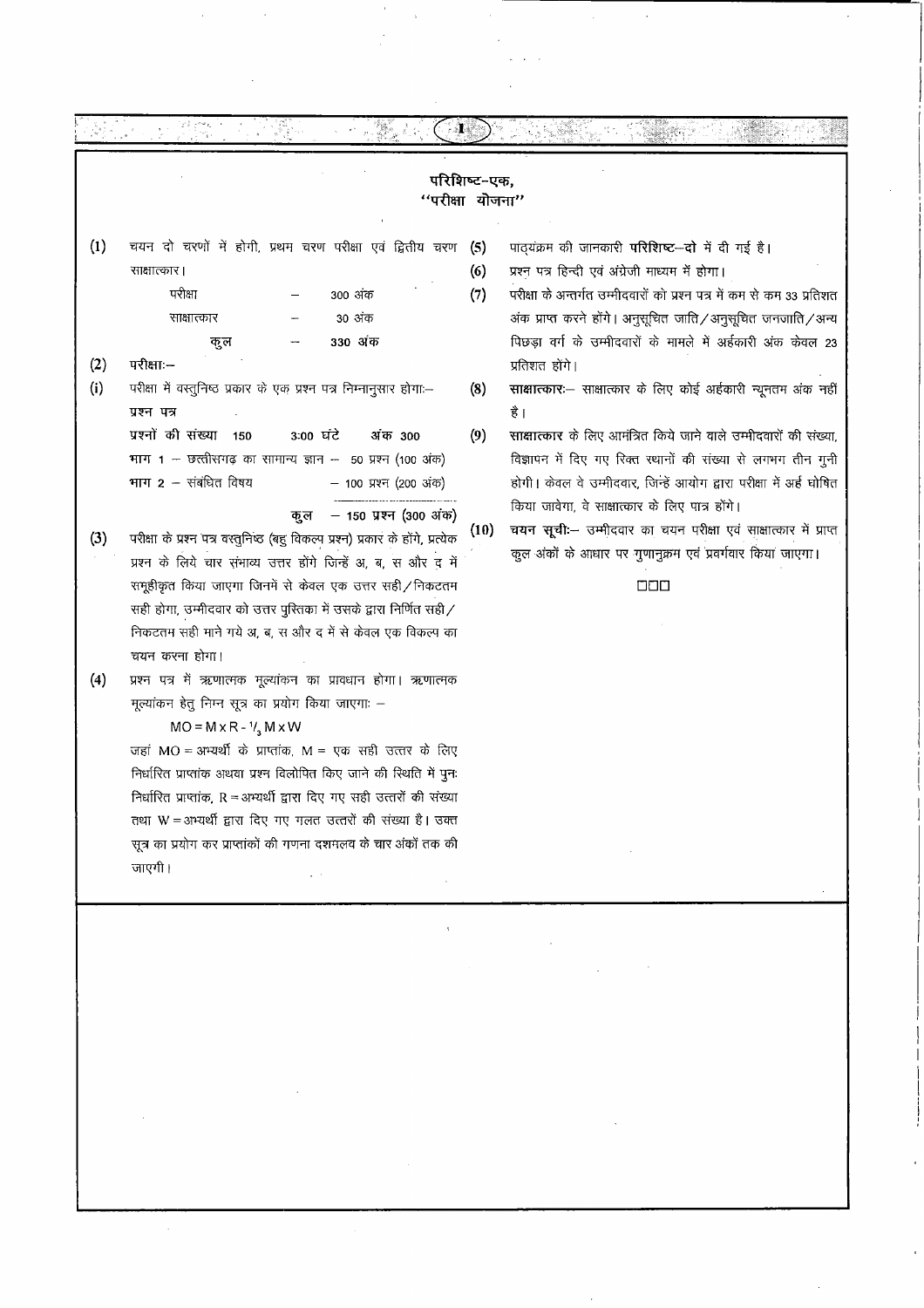# परिशिष्ट-दो. <u>''पाठ्यक्रम''</u>

6,

 $\mathbf{1}$ 

 $\cdot$  2.

 $3.$ 

 $\overline{4}$ .

#### माग-1 छत्तीसगढ का सामान्य ज्ञान

- $\mathbf{1}$ छत्तीसगढ़ का इतिहास एवं स्वतंत्रता आंदोलन में छत्तीसगढ़ का योगदान।
- छत्तीसगढ़ का भूगोल, जल, खनिज संसाधन, जलवायू एवं भौतिक दशायें।  $2.$
- छत्तीसगढ़ की साहित्य, संगीत, नृत्य, कला एवं संस्कृति। 3.
- छत्तीसगढ़ की जनजातियां, बोली, तीज एवं त्यौहार।  $\overline{4}$
- छत्तीसगढ़ की अर्थव्यवस्था, वन एवं कृषि। 5.
- छत्तीसगढ़ का प्रशासनिक ढ़ांचा, स्थानीय शासन एवं पंचायती राज। 6.
- छत्तीसगढ़ में मानव संसाधन एवं ऊर्जा संसाधन। 7.
- छत्तीसगढ़ में शिक्षा, स्वास्थ्य एवं समसामयिक घटनाएं। 8.

#### General Knowledge of Chhattisgarh Part-1

- $1.$ History of Chhattisgarh and contributions of Chhattisgarh in freedom struggle.
- $2.$ Geography, water, mineral resources, climate and physical conditions.
- 3. Literature, music, dance, art and culture of Chhattisgarh.
- $\bf{4}$ Tribals, dialects, teej and festivals of Chhattisgarh.
- $5.$ Economy, forest and agriculture of Chhattisgarh.
- Administrative structure of Chhattisgarh, local government and 6. Panchavati Rai.
- $\overline{z}$ Human Resources and energy resources in Chhattisgarh.
- 8. Education, health and contemporary events in Chhattisgarh.

#### भाग-2 संबंधित विषय

# (क)

पशुशरीर रचना विज्ञान (एनाटोमी)  $\mathbf 1$ 

घरेलू जानवरों और पक्षियों के मांसपेशियों, कंकाल, तंत्रिका, पाचन, श्वसन, हृदय एवं रक्त संचार प्रजनन और मूत्र एवं वाह्य जननांग का शरीर रचना विज्ञान तथा भ्रूण विज्ञान, प्रणालीगत भ्रूण विज्ञान, भैंस, मवेशी, भेड़, बकरी और चूजे के भ्रूण का स्टेज वार अध्ययन।

- पशुशरीर क्रिया विज्ञान (एनिमल फिजियोलॉजी)  $2.$ रक्त और इसके घटक और कार्य, कार्डियोवास्कूलर सिस्टम, श्वसन, उत्सर्जन, न्यूरोमस्कुलर, और पाचन तंत्र, प्रजनन और दुग्ध स्त्रवण के फिजियोलॉजी, विभिन्न प्रकार की अंतःस्रावी ग्रंथियां की स्वास्थ्य और रोगों में भूमिकाः घरेलू पशुओं और पक्षियों में वृद्धि के पैटर्न। पर्यावरणीय शरीर क्रिया विज्ञान की शारीरिक वृद्धि, प्रजनन और उत्पादन में भूमिका। घरेलू पशुओं और पक्षियों में विभिन्न प्रकार के व्यवहार।
- पशधन उत्पादन और प्रबंधनः  $3.$

भारतीय अर्थव्यवस्था में पशुधन का महत्व, घरेलू पशुओं और पक्षियों के विकास के विभिन्न चरणों प्रजनन, दुग्ध उत्पादन/अंडे के उत्पादन में आहार और प्रबंधन। सूखे, बाढ़ और अन्य प्राकृतिक आपदाओं के दौरान घरेलू पशुओं का आहार और प्रबंधन। मवेशी, भैंस, भेड़, बकरी, सुअर, खरगोश, घोड़े, पक्षी और प्रयोगशाला जानवरों की महत्वपूर्ण नस्लें तथा उनकी विशेषता और उपयोगिता। आधुनिक वाणिज्यिक दुग्ध उत्पादन और कुक्कुट पालन, जल, वायू, भोजन और निवास के संबंध में पशु रवच्छता, घरेलु पशु जैसे गर्भवती गाय सूकर और दूधारू गाय के पशु आवास के लिए आवश्यकताएं।

आनुवांशिकी और पशु प्रजनन  $\ddot{a}$ .

5.

कोशिका संरचना और इसके विभाजन, डीएनए की संरचना, रिकॉम्बिनेंट डीएनए प्रौद्योगिकी और इसके अनुप्रयोग के साथ लाभ और नुकसान, सेक्स लिमिटेड और सेक्स इंफ्लूएंसड लक्षण, हार्डी वेनबर्ग सिद्धांत। पालतू पशु-पक्षियों में गुणात्मक और मात्रात्मक लक्षण, मेंडेल के वंशानुक्रम का सिद्धांत, प्रजनन और मेटिंग के विभिन्न सिद्धांत व प्रणाली, नर और मादा के प्रजनन हेतु चयन के लिए मापदंड।

मेषज विज्ञान पाचन, हृदय, मूत्र, श्वसन, तंत्रिका और प्रजनन प्रणाली पर सक्रिय दवाओं का भेषज विज्ञान, बैक्टीरिया, वायरस, कवक, आंतरिक और बाह्य परजीवी और कीड़े के विरुध्द कार्य करने वाले चिकित्सीय औषधियाँ, कीटनाशक, पौधों, धातुओं, गैर-धातुओं, जूटॉक्सिन और मायकोटॉक्सिन के कारण विषाक्तता, नियोप्लास्टिक रोगों की कीमोथेरेपी।

# पशुपोषण

खाद्य अवयव एवं चारे का वर्गीकरण। कार्बोहाइड्रेट, प्रोटीन, वसा और विटामिन का चयापचय। आहार विश्लेषणः चारा विश्लेषण, पालतू जानवरों और पक्षियों का रखरखाव और उत्पादन के लिए पानी, कार्बोहाइड्रेट, प्रोटीन, वसा, खनिज और विटामिन के पोषण संबंधी आवश्यकताएं, चारे का संरक्षण और भंडारण, मवेशियों के चारे एवं दाने में मौजूद एंटी-न्यूट्रीशनल और टॉक्सिक फैक्टर, घरेलू पशुओं और पक्षियों में रखरखाव, वृद्धि, प्रजनन और उत्पादन के लिए संतुलित आहार संगणना। पोषक तत्वों की कमी से होने वाले रोग |

फीड एडिटिव्स -- प्रोबायोटिक्स, एंजाइम, एंटीबायोटिक्स, हार्मोन, एंटीऑक्सीडेंट, ईमलसिफायर, मोल्ड इन्हीबिटर बफर आदि, विभिन्न घरेलू पशुओं के वृद्धि, गर्भावस्था, उत्पादन में प्रोटीन और वसा पोषण में नवीनतम प्रगति।

# (ख)

# पशु चिकित्सा सार्वजनिक स्वास्थ्यः

पशुजन्य (जूनोटिक) रोग वर्गीकरण, परिभाषा, पशुजन्य रोगों की व्यापकता एवं प्रसार में पशुओं की भूमिका-पेशागत पशुजन्य (जूनोटिक) रोग। जानपदिक रोग विज्ञान-सिद्धांत, जानपदिक रोग विज्ञान संबंधी पदावली की परिभाषा, रोग तथा उनकी रोकथाम के अध्य्यन।OIE विनियम WTO स्वच्छता एवं पादप रवच्छता उपाय। पशुचिकित्सा विधिशास्त्र-पशुगुणवत्ता सुधार तथा पशुरोग निवारण के लिए नियम एवं विनियम-पशुजन्य एवं पशु उत्पाद जनित रोगों के निवारण हेतु राज्य एवं केंद्र के नियम।

# पशुधन उत्पाद प्रौद्योगिकी

दुग्ध एवं दुग्ध उत्पाद प्रौद्योगिकीः दुग्ध रचना और इसकी गुणवत्ताः दूध का पाश्चरजेशन। दुग्ध उत्पादों को तैयार करने के विभिन्न तरीके। हाइजीनिक मिक उत्पादन को प्रभावित करने वाले कारक दुग्ध एवं दुग्ध उत्पादों की गुणवत्ता नियंत्रण । BIS और एगमार्क विनिर्देश प्रसंस्करण । दुग्ध, मांस और अंडा उत्पादों का संरक्षण, पैकेजिंग और मार्केटिंग, मांस /अंडे की भौतिक और रासायनिक विशेषताएं। मांस की मिलावट और मांस व्यापार में विनियामक प्रावधानों। दुग्ध मास और अंडा मूल्यवर्द्धित उत्पाद।

# पशुधन और मुर्गी पालन

कुल्कुट रोग मर्वेशी, भैंस, भेड़, बकरी, घोड़ा, सुकर, कुत्ता, कुक्कुट के संक्रमित, असंक्रमित और चयापचय बीमारियों के कारक, लक्षण, परीक्षण, पाथोलॉजिक लिजन, रोकथाम एवं उपचार, विशिष्ट रोगों के विरूद्ध जानवरों के प्रतिरोधकता के सिद्धांत और विधि, झुंड प्रतिरक्षा, रोगमुक्त क्षेत्र एवं कीमोप्रोफायलेक्सिस।

निश्चेतना एवं दर्दनिवारक की विधि। सिजेरियन सेक्शन के तरीके, व ओवेरियोहिस्ट्रेक्टोमी, रुमीनोटोमी, बधियाकरण, फ्रैक्वर, डिसलोकेशन, हर्निया, चोकिंग, अबोमेसल डिस्प्लेसमेंट। नैदानिक तकनीक, रेडियोग्राफी, लेप्रोस्कोपी एवं अल्ट्रासोनोग्राफी

# पश प्रजनन

वीर्य की घटक, वीर्य के भौतिक और रासायनिक गूण और वीर्य की गूणवत्ता को प्रभावित करने वाले कारक, वीर्य का मूल्यांकन और संरक्षण, घरेलू पशुओं का यौवन एवं इश्ट्रस चक्र, प्रजनन और गर्भावस्था परीक्षण के विभिन्न चरणों में अन्तःस्त्रावी नियंत्रण विभिन्न प्रकार के बांझपन के कारक, रोकथाम, परीक्षण और उपचार। कृत्रिम गर्भाधान, सिंक्रोनाइजेसन, सुपरओवुयूलेशन, एम्ब्रियो ट्रान्सफर, इन्विट्रो फर्टीलाइजेसन, क्लोनिंग, भ्रूण के लिंग निर्धारण हेतु स्पेर्मेटोजोआ का वर्गीकरण, गर्भावस्था, प्रसव और प्रसव के पश्चात होने वाली समस्याएं।

पशुपालन विस्तार

विस्तारी के सिद्धांत, उद्देश्य, और संकल्पना। किसानों को ग्रामीण दशाओं में शिक्षित करने की विभिन्न विधियां। स्थानांतरण एवं प्रतिपुष्टि प्रौद्योगिकी अंतरण में समस्याएं एवं कठिनाइयां। ग्रामीण विकास हेतु राज्य एवं केंद्रीय सरकार के पशुपालन कार्यक्रम।

#### **Related Subject** Part-2

Anatomy:

Gross anatomy and histology of muscular, skeleton, nervous, digestive, respiratory, cardiovascular, reproductive and urogenital systems of domestic animals and birds; Systemic embryology; Stage wise study of embryo/foetus of cattle, buffalo, sheep, goat and chicks.

 $(A)$ 

5.

 $\mathbf{1}$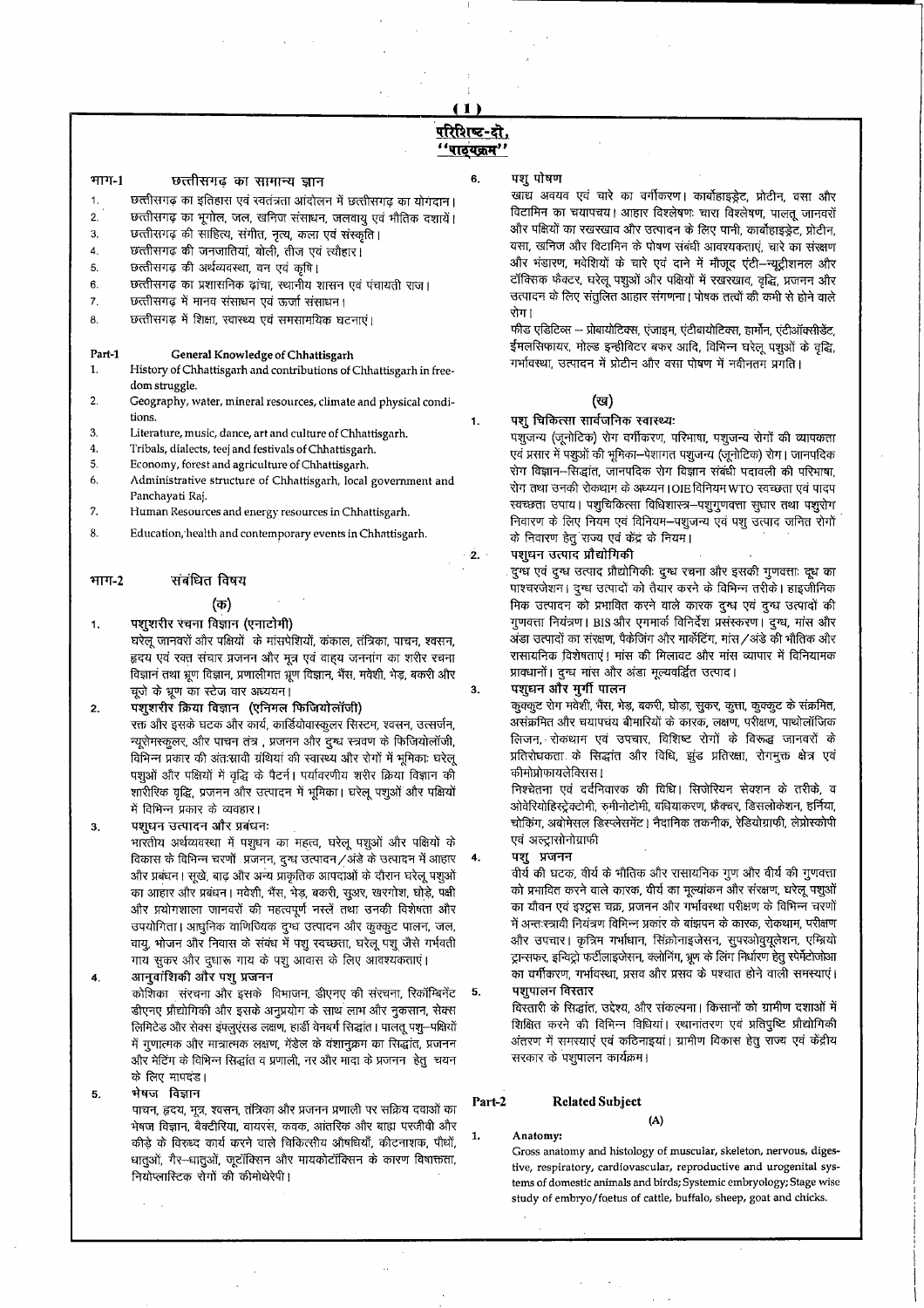$\ddot{4}$ 

#### $2,$ Animal Physiology;

Blood and its constituents and functions; Physiology of cardiovas cular system, respiratory, excretory, neuromuscular, digestive, re productive systems and lactation; Role of various endocrine glands in health and diseases; patterns of growth in domestic animals and birds; Role of environmental physiology on growth , reproduction and production; Different types of behaviours in domestic animals and birds

#### 3. Livestock Production and Management:

Importance of livestock in Indian economy; Feeding and manage ment of domestic animals and birds in various stages of growth, reproduction and lactation/egg production; Feeding and manage ment of domestic animals during drought, flood and other natural calamities; Important breeds of cattle, buffalo, sheep, goat, pig, rabbit, equine, birds and laboratory animals with their characteristics and utility; Modem commercial dairy and poultry framings; Animal hygiene in relation to water, air, food and habitation; Animal hous ing requirements for specific categories of domestic animals viz. preg nant cows and sows, milking cows

#### 4. Genetics and Animal Breeding:

Cell structure and its division; Structure of DNA; Recombinant DNA technology and its application with advantages and disadvantages; Sex limited and sex influenced characters; Hardy Weinberg Law, qualitative and quantitative traits in domestic animals and birds; Mendelian theory of inheritance; Various systems of breeding and mating; Criteria for selection of males and females for breeding.

#### 5. Pharmacology:

Pharmacology of drugs active on digestive, cardiovascular, urinary, respiratory, nervous, and reproductive systems; Therapeutic agents actiing against bacteria, virus, fungi, internal and external para sites and insects; Toxicity due to insecticides, plants, metals, nonmetals, zootoxins and mycotoxins; Chemotherapy of neoplastic dis eases;

#### $.6$ Animal Nutrition:

 $\mathbf{1}$ 

Classification of feed and fodder; Metabolism of carbohydrate, pro tein, fat and vitamins; Feed analysis; Nutritional requirements of water, carbohydrate, protein, fat, minerals and vitamins for mainte nance and production in domestic animals and birds; Conservation and storage of feeds and fodder; Anti - nutritional and toxic factors present in livestock feeds and fodder; Computation of balanced ra tion for maintenance, growth, reproduction and production in farm animals and birds; Nutritional deficiency diseases.

Feed additives - Probiotics, enzymes, antibiotics, hormones, antioxidants, emulsifiers, mould inhibitors, buffers etc.; Latest ad vances in protein and fat nutrition for growth, pregnancy and pro duction in various domestic animals;

# (B) Veterinary Public Health:

Classification, prevalence and transmission of zoonotic and occu pational zoonotic diseases; Epidemiological measures in the study of diseases and disease control; OIE regulations, WTO, sanitary and phytosanitary measures; Veterinary Jurisprudence- Rules and Regu lations for improvement of animal quality and prevention of animal diseases - State and central rules for prevention of animal and ani mal product borne diseases;

#### $\overline{2}$ Livestock Products Technology:

Milk and Milk Products Technology: Milk composition and it's qual ity; Pasteurization of milk; Different methods for preparation of milk products ; Factors affecting hygienic milk production; Quality con trol of milk and milk products: BIS and Agmark specifications .Pro cessing, preservation, packaging and marketing of dairy, meat and egg products: Physical and chemical characteristics of meat/egg; Adulteration of meat and regulatory provisions in Meat trade and Industry; Value added milk, meat and egg products.

#### 3. Livestock and Poultry Diseases:

Etiology, symptoms, diagnosis, pathological lesions, control and treatment of infectious, non-infectious and metabolic diseases of cattle, buffalo, sheep, goat, horse, pig, dog and poultry; Principles and methods of immunization of animals against specific diseases, herd immunity, disease free zones, and chemoprophylaxis;

Methods of anaesthesia and analgesia. Caesarian sections, ovariohystrectomy. rumenotomy, castration, fractures , dislocation . Hernia, choking and abomasal displacement. Diagnostic techniques: radiography, laparoscopy and ultrasonography.

## Animal Reproduction:

Composition of semen, physical and chemical properties of semen and factors affecting quality of semen; Evaluation and preservation of semen; Puberty, estrous cycle of domestic animals, endocrine con trol of various phases of reproduction and pregnancy diagnosis; Etiology, preventive measures ,diagnosis and treatment of various forms of infertility. Artificial insemination, e synchronization, superovulation, embryo transfer, in vitro fertilization, cloning, sexing of spermatozoa, problems during pregnancy, parturition and post partum period.

## Extension:

Concepts, principles, and objectives of extension; Different Methods of extension for transfer of technologies to educate farmers under rural conditions; Problems and constraints in transfer of different technologies; Animal husbandry programmes of State and Central Government for rural upliftment.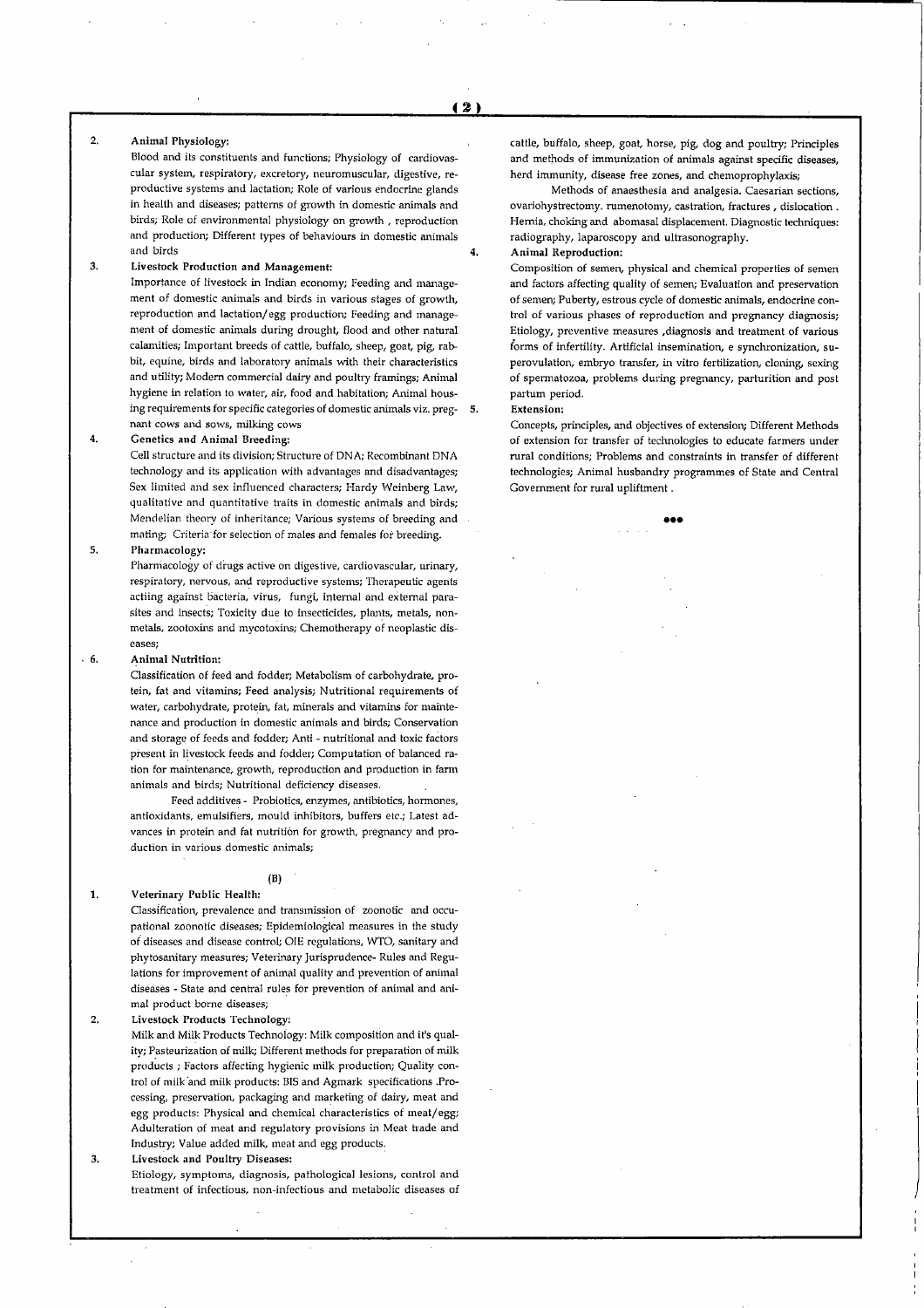# परिशिष्ट-तीन. "ऑनलाइन आवेदन करने के संबंध में निर्देश एवं जानकारी"

**717** 

in järit.<br>T

ऑनलाइन आवेदन करने के संबंध में आवश्यक निर्देश निम्नानुसार हैं:—

(कृपया आवेदन भरने से पहले विज्ञापन में दी गई समस्त जानकारी ओर शर्तों को अच्छी तरह पढ़ लें)

ऑनलाइन आवेदन हेतु सक्रिय लिंक वेबसाइट www.psc.cg.gov.in पर निर्धारित तिथियों में उपलब्ध रहेंगे।

- ऑनलाइन आवेदन प्रक्रिया में अभ्यर्थी को सर्वप्रथम एक Candidate's Reg- $(1).$ istration पेज प्राप्त होगा। उक्त पेज में नाम, पिता का नाम, माता का नाम, मूल निवास, वर्ग, लिंग, जन्मतिथि, मोबाइल नम्बर तथा ई-मेल आई.डी. इत्यादि की प्रविष्टि करने पर, यदि अभ्यर्थी आयु सीमा की शर्तों को पूर्ण करता हो, तो उसे प्रविष्ट किए गए मोबाइल नम्बर व ई-मेल आई.डी. पर ऑनलाइन आवेदन हेतु रजिरट्रेशन आई.डी. एवं पासवर्ड प्राप्त होगा। अभ्यर्थी संबंधित चयन प्रक्रिया पूर्ण होने तक अपना रजिस्ट्रेशन आई.डी. एवं पासवर्ड सुरक्षित रखें। चयन के प्रत्येक स्तर पर रजिस्ट्रेशन आई.डी. एवं पासवर्ड के प्रयोग से ही जानकारी प्राप्त करने अथवा प्रदान करने का कार्य किया जा सकेगा। अभ्यर्थी सबधित चयन प्रक्रिया पूर्ण होने तक अपना मोबाईल नम्बर व ई—मेल आई.डी. न बदलें तथा उसे एक्टिव रखें। मोबाईल व/अथवा सिम खो जाने या खराब हो जाने की स्थिति में तत्काल मोबाईल सेवा प्रदाता कंपनी से संपर्क कर Candidate's Registration हेतू प्रयुक्त किए गए मोबाईल नम्बर को चालू करवाएं। आयोग द्वारा अन्य आवश्यक सूचनाएं उक्त मोबाईल नंबर व ई-मेल आई.डी. पर दी जाएंगी।
- सफलतापूर्वक रजिस्ट्रेशन कर लेने के पश्चात अभ्यर्थी मोवाईल व ई-मेल आई.  $(2).$ डी. पर प्राप्त रजिस्ट्रेशन आई.डी. एवं पासवर्ड का प्रयोग कर ऑनलाइन आवेदन कर सकेंगे। ऑनलाइन आवेदन के दौरान अभ्यर्थी को समस्त आवश्यक जानकारियां दर्ज कर अपना फोटो एवं हरताक्षर अपलोड करना होगा। Submit बटन के माध्यम से पूरी तरह भरे गए ऑनलाइन आवेदन को जमा करने पर अभ्यर्थी को शुल्क भुगतान की प्रक्रिया हेतु पेज प्राप्त होगा, जिस पर उपलब्ध भूगतान विकल्पों में से किसी एक विकल्प का चयन कर शुल्क भुगतान किया जा सकेगा। सफलतापूर्वक शुल्क भुगतान कर लेने पर अभ्यर्थी को अपने आवेदन की रसीद प्राप्त होगी। अभ्यर्थी यह सुनिश्चित कर लेवें कि रसीद पर Payment Staus के सामने Payment Done मुद्रित हो ऐसा नहीं होने पर अभ्यर्थी द्वारा प्रस्तुत ऑनलाइन आवेदन स्वीकार नहीं किया जाएगा। चयन प्रक्रिया पूर्ण होने तक, प्रत्येक अभ्यर्थी के लिए उक्त रसीद का प्रिंट अपने पास रखना तथा आयोग द्वारा मांगे जाने पर प्रस्तुत करना अनिवार्य होगा।
- ऑनलाइन आवेदन प्रक्रिया से लेकर अंतिम चयन की प्रक्रिया तक सभी  $(3).$ आवश्यक सूचनाएं आयोग की वेबसाइट www.psc.cg.gov.in पर उपलब्ध कराई जाएंगी। अभ्यर्थी नियमित रुप से उक्त वेबसाईट का अवलोकन करते रहे। किसी भी अभ्यर्थी को कोई भी सूचना व्यक्तिगत रुप से देने हेतु आयोग बाध्य नहीं होगा तथा इस आधार पर कोई भी अभ्यर्थी आपत्ति प्रस्तुत नहीं कर सकेगा।
- आवेदक स्वयं अपने घर से या इंटरनेट कैफे के माध्यम से ऑनलाइन  $(4).$ आवेदन भरकर परीक्षा शुल्क का भुगतान, निर्धारित भुगतान विकल्प चुनकर, क्रेडिट कार्ड या डेबिट कार्ड या इंटरनेट बैंकिंग के माध्यम से कर सकते हैं। निर्धारित भुगतान विकल्प (केश डिपोजिट) चुनकर, अभ्यर्थी शुल्क का भुगतान स्टेट बैंक ऑफ इंडिया की किसी भी शाखा में कैश या चेक के माध्यम से आवेदन की अंतिम तिथि के अगले कार्य दिवस तक कर सकते हैं। कैश या चेक के माध्यम से शुल्क भूगतान के अगले दिन अभ्यर्थी अपने ऑनलाइन आवेदन की रसीद प्राप्त कर सकते हैं।
- ऑनलाइन आवेदन के लिए अपलोड किए जाने हेतु, अभ्यर्थी के  $(5)$ . फोटोग्राफ संबंधी निर्देश:- आवेदक ऑनलाइन आवेदन हेतु विज्ञापन जारी होने की तिथि या उसके बाद की तिथि में खिचवाया हुआ पासपोर्ट साइज का फोटो अपने पास रखें। फोटो का बैकग्राउन्ड

सफेद/हल्के रंग का होना चाहिए तथा फोटो में अभ्यर्थी की दोनों आंखें स्पष्ट दिखाई देनी चाहिए। फोटो के निचले हिस्से पर अभ्यर्थी का नाम तथा फोटो खिचवाने की तिथि प्रिंट की हुई होनी चाहिए। अभ्यर्थी उक्त निर्देशानुसार खिचवाए गए फोटो को स्केन कर .JPG फाइल (अधिकतम साइज 100KB) तैयार कर / करवा लें। इस बात का विशेष ध्यान रखा जाए कि स्केन करते समय केवल फोटो को ही स्केन किया जाए, बैकग्राउंड (कागज जिस पर फोटो चिपकाया गया हो/Reflective Document Mat) को नहीं। अभ्यर्थी उक्त फोटो की 3 प्रतियां (Hard Copies) अपने पास अवश्य रखें। भविष्य में आयोग द्वारा निर्देशित किए जाने पर अभ्यर्थी को उक्त फोटो प्रस्तुत/प्रेषित करना अनिवार्य होगा। ऑनलाइन आवेदन के लिए अपलोड किए जाने हेतू, अम्यर्थी के  $(6)$ हस्ताक्षर संबंधी निर्देश:-- ऑनलाइन आवेदन के दौरान अभ्यर्थी को अपना हस्ताक्षर पृथक अपलोड करना होगा, इस हेतु अभ्यर्थी एक सफेद कागज पर काले बॉल प्वाइंट पेन से हस्ताक्षर करें। अभ्यर्थी उक्त निर्देशानुसार हस्ताक्षरित कागज को स्केन कर .JPG फाइल (अधिकतम साइज 100KB) तैयार कर / करवा लें। इस बात का विशेष ध्यान रखा जाए कि स्केन करते समय केवल हस्ताक्षर को ही स्केन किया जाए, बैकग्राउंड (कागज जिस पर फोटो चिपकाया गया हो / Reflective Document Mat) को नहीं।

- ऑनलाइन आवेदन करते समय ध्यान रखना चाहिए कि जानकारी जो  $(7).$ ऑनलाइन आवेदन में चाही गई है की सही-सही प्रविष्टि की जाए।
- आयोग द्वारा ऑनलाइन आवेदन करने की प्रक्रिया में यह समझ  $(8)$ . लिया गया है कि, आवेदक द्वारा जो जानकारी ऑनलाइन आवेदन में अंकित की जा रही है वह प्रमाणित जानकारी है। अतः ऑनलाइन आवेदन Submit करने के पूर्व आवेदक अपने आवेदन की समस्त प्रविष्टियों को सावधानीपूर्वक भलीभांति पढ़ एवं समझ लें। आवेदक अपने द्वारा दी गई जानकारी से संतुष्ट होने के पश्चात् ही ऑनलाइन आवेदन को Submit बटन क्लिक कर जमा करें तथा आवेदन शुल्क अदा करें।
- ऑनलाइन आवेदन Submit करने के तथा शुल्क अदा करने के बाद स्वतः  $(9)$ . खुलने वाले Page पर आवेदक द्वारा की गई समस्त प्रविष्टियों, फोटोग्राफ, हस्ताक्षर के साथ-साथ भुगतान की स्थिति व आवेदन क्रमांक की सूचना मिलेगी। यही ऑनलाइन आवेदन की रसीद होगी। आवेदक उक्त Page पर उपलब्ध Print बटन को क्लिक कर आवेदन की रसीद का प्रिंटआउट प्राप्त कर अपने पास अवष्य रखें। आवेदक यह अवश्य सुनिश्चित करें कि आवेदन की रसीद पर Payment Status के सामने Payment Done अवश्य लिखा हो, ऐसा नहीं होने पर आपके ऑनलाइन आवेदन पर आयोग द्वारा विचार नहीं किया जाएगा।
- ऑनलाइन आवेदन में त्रुटि सुधार का कार्य निर्धारित तिथि में ऑनलाइन  $(10)$ किया जा सकेगा। त्रुटि सुधार हेतु ऑनलाइन आवेदन के दौरान मोबाईल व ई-मेल पर प्राप्त रजिस्ट्रेशन आई.डी. तथा पासवर्ड के साथ-साथ एडिट पासवर्ड जो कि एडिट हेतू पृथक से मोबाईल व ई—मेल पर प्रदान किया जाएगा का प्रयोग करना होगा। त्रुटि सुधार शुल्क के रुप में अभ्यर्थी को रुपये 6/- (सभी कर सहित) का भुगतान करना होगा। त्रुटि सुधार केवल एक बार ही किया जा सकेगा। अंतिम तिथि के पश्चात् ऑनलाइन आवेदन की प्रविष्टि में किसी भी प्रकार का संशोधन नहीं किया जाएगा तथा इस संबंध में आयोग किसी भी अभ्यावेदन पर विचार नहीं करेगा। आवेदक इस बात का विशेष ध्यान रखें कि त्रूटि सुधार पश्चात् प्राप्त आवेदन की रसीद पर Payment Status के सामने Payment Done अवश्य लिखा हो, ऐसा नहीं होने पर आवेदक द्वारा किया गया त्रुटि सुधार मान्य नहीं होगा।
- आवेदक यह ध्यान रखें कि विज्ञापित पद के आवेदन पत्र में हुई  $(11).$